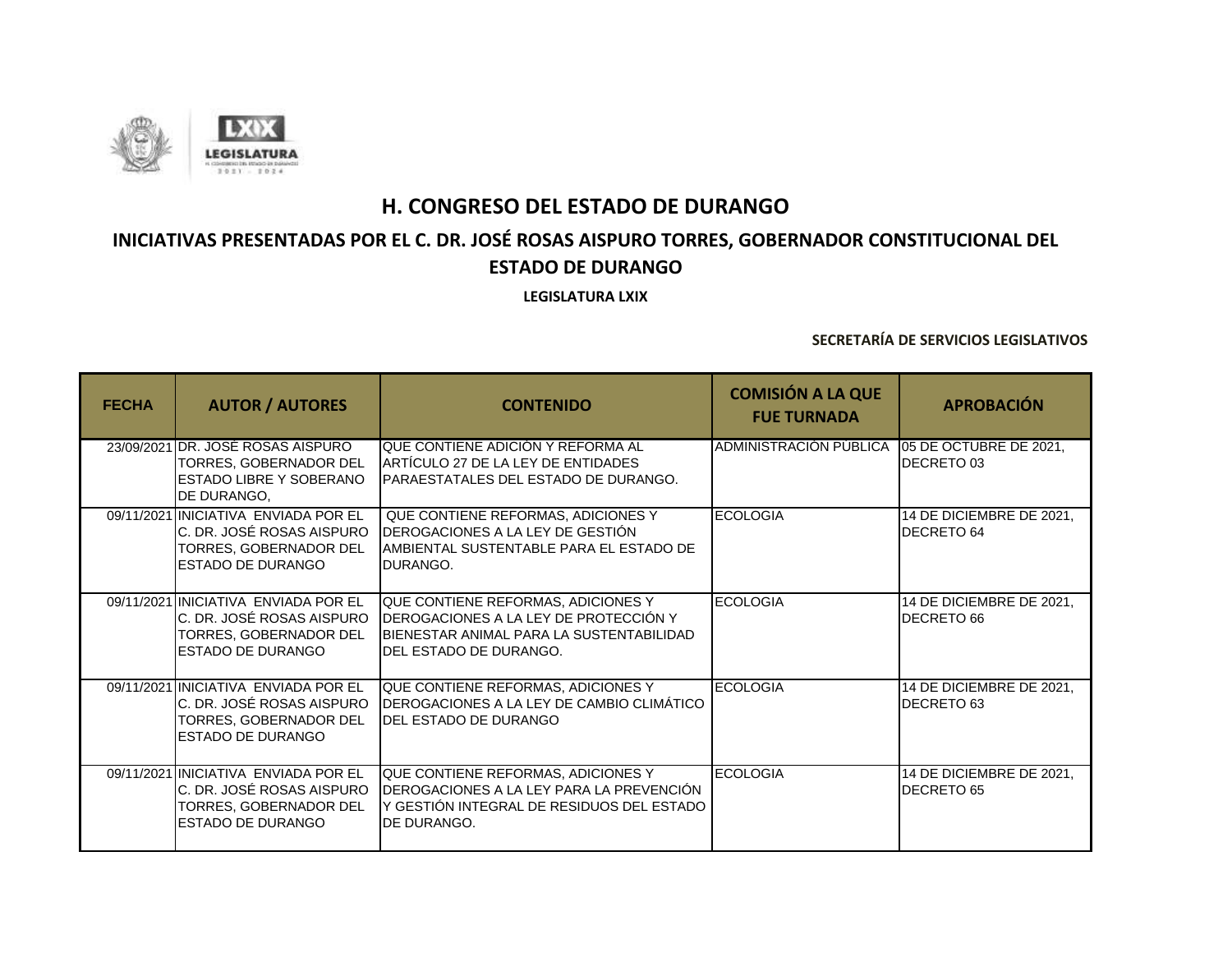

# **INICIATIVAS PRESENTADAS POR EL C. DR. JOSÉ ROSAS AISPURO TORRES, GOBERNADOR CONSTITUCIONAL DEL ESTADO DE DURANGO**

**LEGISLATURA LXIX**

| <b>FECHA</b> | <b>AUTOR / AUTORES</b>                                                                                                           | <b>CONTENIDO</b>                                                                                                                                                                                                                                                                                                                                                                                         | <b>COMISIÓN A LA QUE</b><br><b>FUE TURNADA</b> | <b>APROBACIÓN</b>                             |
|--------------|----------------------------------------------------------------------------------------------------------------------------------|----------------------------------------------------------------------------------------------------------------------------------------------------------------------------------------------------------------------------------------------------------------------------------------------------------------------------------------------------------------------------------------------------------|------------------------------------------------|-----------------------------------------------|
|              | 02/12/2021 INICIATIVA ENVIADA POR EL<br>C. DR. JOSÉ ROSAS AISPURO<br>TORRES, GOBERNADOR DEL<br><b>ESTADO DE DURANGO</b>          | QUE CONTIENE REFORMAS A LA LEY DE<br><b>IHACIENDA DEL ESTADO DE DURANGO.</b>                                                                                                                                                                                                                                                                                                                             | HACIENDA, PRESUPUESTO<br>Y CUENTA PÚBLICA      | 15 DE DICIEMBRE DE 2021,<br><b>DECRETO 86</b> |
|              | 02/12/2021 INICIATIVA ENVIADA POR EL<br>C. DR. JOSÉ ROSAS AISPURO<br>TORRES, GOBERNADOR DEL<br><b>ESTADO DE DURANGO</b>          | POR LA CUAL SE REFORMA EL DIVERSO NÚMERO HACIENDA, PRESUPUESTO<br>632, EMITIDO POR LA LXVIII LEGISLATURA DEL H.<br>CONGRESO DEL ESTADO DE DURANGO,<br>PÚBLICADO EN EL PERIÓDICO OFICIAL DEL<br>GOBIERNO DEL ESTADO DE DURANGO, NÚMERO<br>24 EXTRAORDINARIO DE FECHA 14 DE<br>SEPTIEMBRE DE 2021.                                                                                                         | IY CUENTA PÚBLICA                              | 15 DE DICIEMBRE DE 2021,<br>DECRETO 88        |
|              | 02/12/2021 INICIATIVA ENVIADA POR EL<br>C. DR. JOSÉ ROSAS AISPURO<br><b>ITORRES. GOBERNADOR DEL</b><br><b>IESTADO DE DURANGO</b> | EN LA CUAL SOLICITA AUTORIZACIÓN PARA LA<br>REESTRUCTURA CON AMPLIACIÓN DE PLAZO DE<br>HASTA (18) DIECIOCHO AÑOS DEL CONTRATO DE<br>PROYECTO DE INVERSIÓN Y PRESTACIÓN DE<br>SERVICIOS DE LARGO PLAZO PARA LA<br>RECONSTRUCCIÓN, CONSERVACIÓN PERIÓDICA<br>Y CONSERVACIÓN RUTINARIA DEL GRUPO<br>CARRETERO FORMALIZADO CON DESARROLLOS<br>CARRETEROS DEL ESTADO DE DURANGO, S.A. DE<br>C.V. ("DECARRED") | HACIENDA, PRESUPUESTO<br>Y CUENTA PÚBLICA      | 15 DE DICIEMBRE DE 2021,<br><b>DECRETO 89</b> |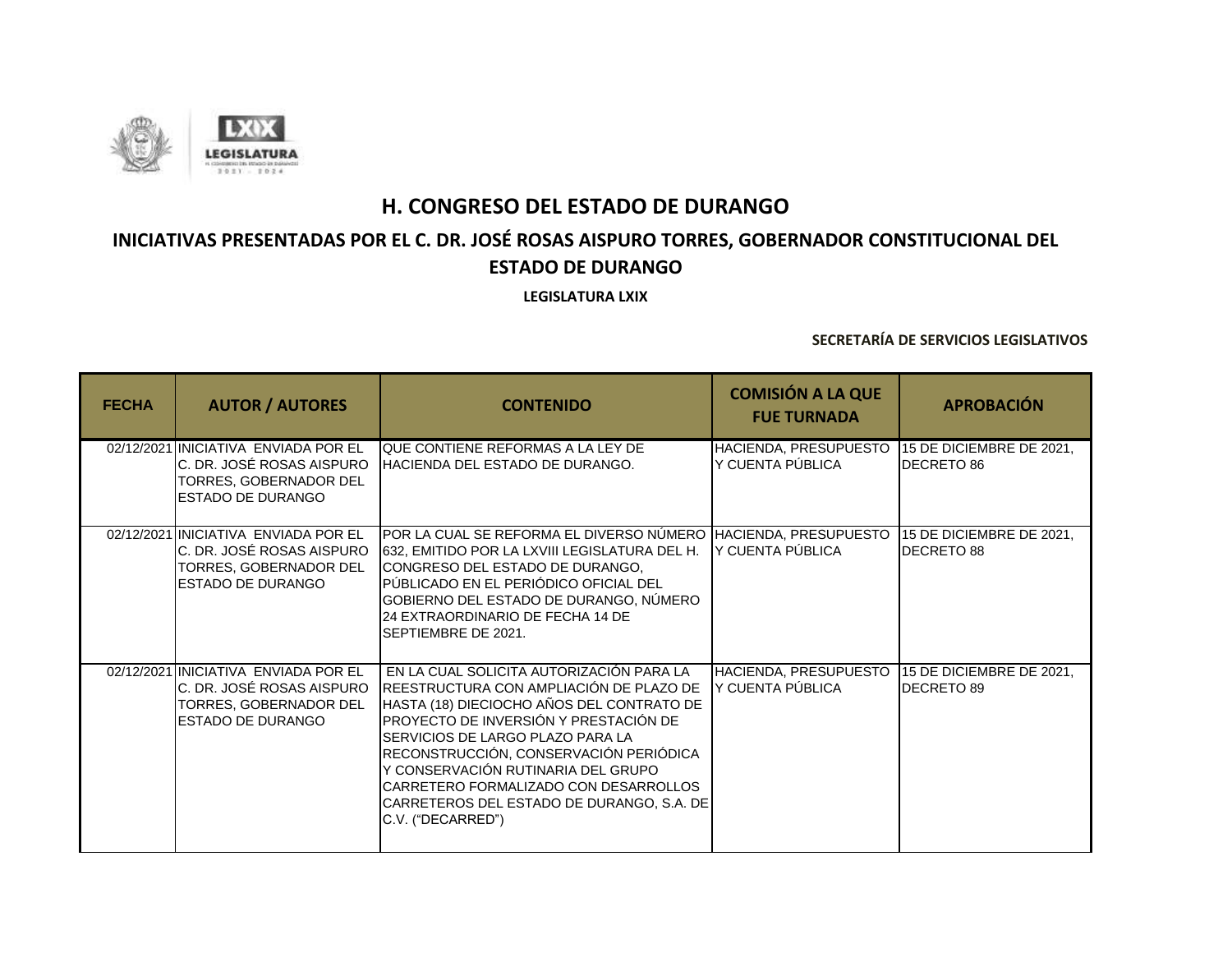

# **INICIATIVAS PRESENTADAS POR EL C. DR. JOSÉ ROSAS AISPURO TORRES, GOBERNADOR CONSTITUCIONAL DEL ESTADO DE DURANGO**

**LEGISLATURA LXIX**

| <b>FECHA</b> | <b>AUTOR / AUTORES</b>                                                                                                    | <b>CONTENIDO</b>                                                                                                                                              | <b>COMISIÓN A LA QUE</b><br><b>FUE TURNADA</b>       | <b>APROBACIÓN</b>                             |
|--------------|---------------------------------------------------------------------------------------------------------------------------|---------------------------------------------------------------------------------------------------------------------------------------------------------------|------------------------------------------------------|-----------------------------------------------|
|              | 02/12/2021 INICIATIVA ENVIADA POR EL<br>IC. DR. JOSÉ ROSAS AISPURO<br>TORRES, GOBERNADOR DEL<br><b>IESTADO DE DURANGO</b> | <b>QUE CONTIENE EFORMAS A DIVERSOS</b><br>ARTÍCULOS DEL CÓDIGO FISCAL DEL ESTADO DE<br><b>DURANGO</b>                                                         | HACIENDA, PRESUPUESTO<br>IY CUENTA PÚBLICA           | 15 DE DICIEMBRE DE 2021,<br><b>DECRETO 87</b> |
|              | 02/12/2021 INICIATIVA ENVIADA POR EL<br>C. DR. JOSÉ ROSAS AISPURO<br>TORRES, GOBERNADOR DEL<br><b>IESTADO DE DURANGO</b>  | QUE CONTIENE LEY DE INGRESOS DEL ESTADO<br>LIBRE Y SOBERANO DE DURANGO Y SUS ANEXOS Y CUENTA PÚBLICA                                                          | HACIENDA, PRESUPUESTO                                | 15 DE DICIEMBRE DE 2021,<br>DECRETO 90        |
|              | 02/12/2021 INICIATIVA ENVIADA POR EL<br>C. DR. JOSÉ ROSAS AISPURO<br>TORRES, GOBERNADOR DEL<br><b>IESTADO DE DURANGO</b>  | QUE CONTIENE LEY DE EGRESOS DEL ESTADO<br>LIBRE Y SOBERANO DE DURANGO Y SUS<br>ANEXOS.                                                                        | HACIENDA, PRESUPUESTO<br>Y CUENTA PÚBLICA            | 15 DE DICIEMBRE DE 2021,<br>DECRETO 91        |
| 11/01/2022   | DR. JOSÉ ROSAS AISPURO<br>TORRES, GOBERNADOR DEL<br>ESTADO.                                                               | IINICIATIVA ENVIADA POR EL C. QUE CONTIENE LEY DE ASENTAMIENTOS<br>HUMANOS, ORDENAMIENTO TERRITORIAL Y<br><b>IDESARROLLO URBANO DEL ESTADO DE</b><br>DURANGO. | COMISIÓN DE<br>DESARROLLO URBANO Y<br>OBRAS PÚBLICAS | 25 DE MAYO DE 2022,<br><b>DECRETO 141</b>     |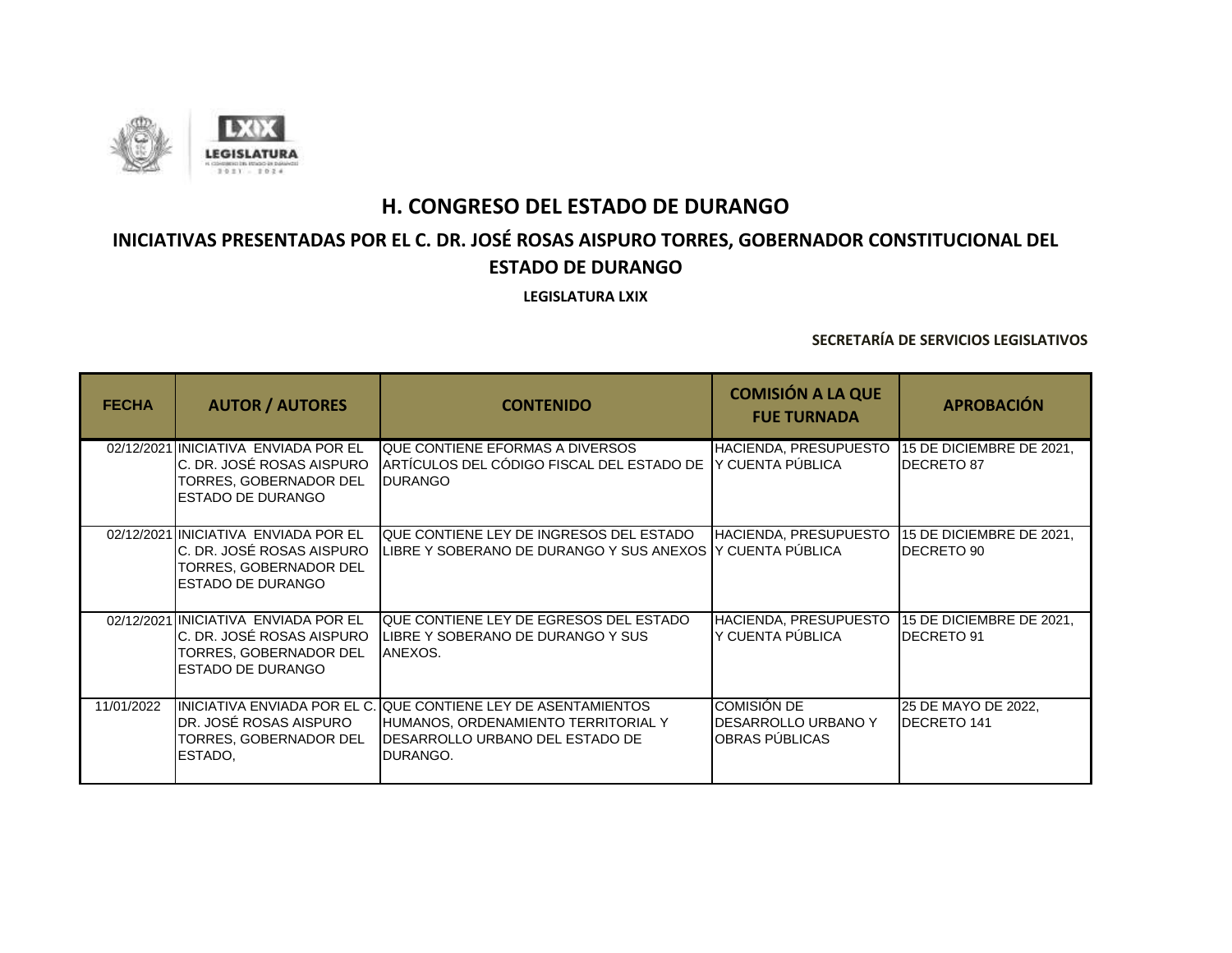

# **INICIATIVAS PRESENTADAS POR EL C. DR. JOSÉ ROSAS AISPURO TORRES, GOBERNADOR CONSTITUCIONAL DEL ESTADO DE DURANGO**

**LEGISLATURA LXIX**

| <b>FECHA</b> | <b>AUTOR / AUTORES</b>                                                                             | <b>CONTENIDO</b>                                                                                                           | <b>COMISIÓN A LA QUE</b><br><b>FUE TURNADA</b>     | <b>APROBACIÓN</b> |
|--------------|----------------------------------------------------------------------------------------------------|----------------------------------------------------------------------------------------------------------------------------|----------------------------------------------------|-------------------|
| 11/01/2022   | INICIATIVA ENVIADA POR EL<br>C. DR. JOSÉ ROSAS AISPURO<br><b>TORRES, GOBERNADOR DEL</b><br>ESTADO. | <b>QUE CONTIENE REFORMAS A LA LEY DE</b><br><b>IPLANEACIÓN DEL ESTADO DE DURANGO</b>                                       | <b>COMISIÓN DE</b><br>ADMINISTRACIÓN PÚBLICA.      | <b>PENDIENTE</b>  |
| 11/01/2022   | IDR. JOSÉ ROSAS AISPURO<br>TORRES, GOBERNADOR DEL<br><b>IESTADO.</b>                               | IINICIATIVA ENVIADA POR EL C. QUE CONTIENE REFORMAS A LA LEY DE<br><b>IFOMENTO ECONÓMICO PARA EL ESTADO DE</b><br>DURANGO. | <b>COMISIÓN DE</b><br><b>IDESARROLLO ECONÓMICO</b> | <b>PENDIENTE</b>  |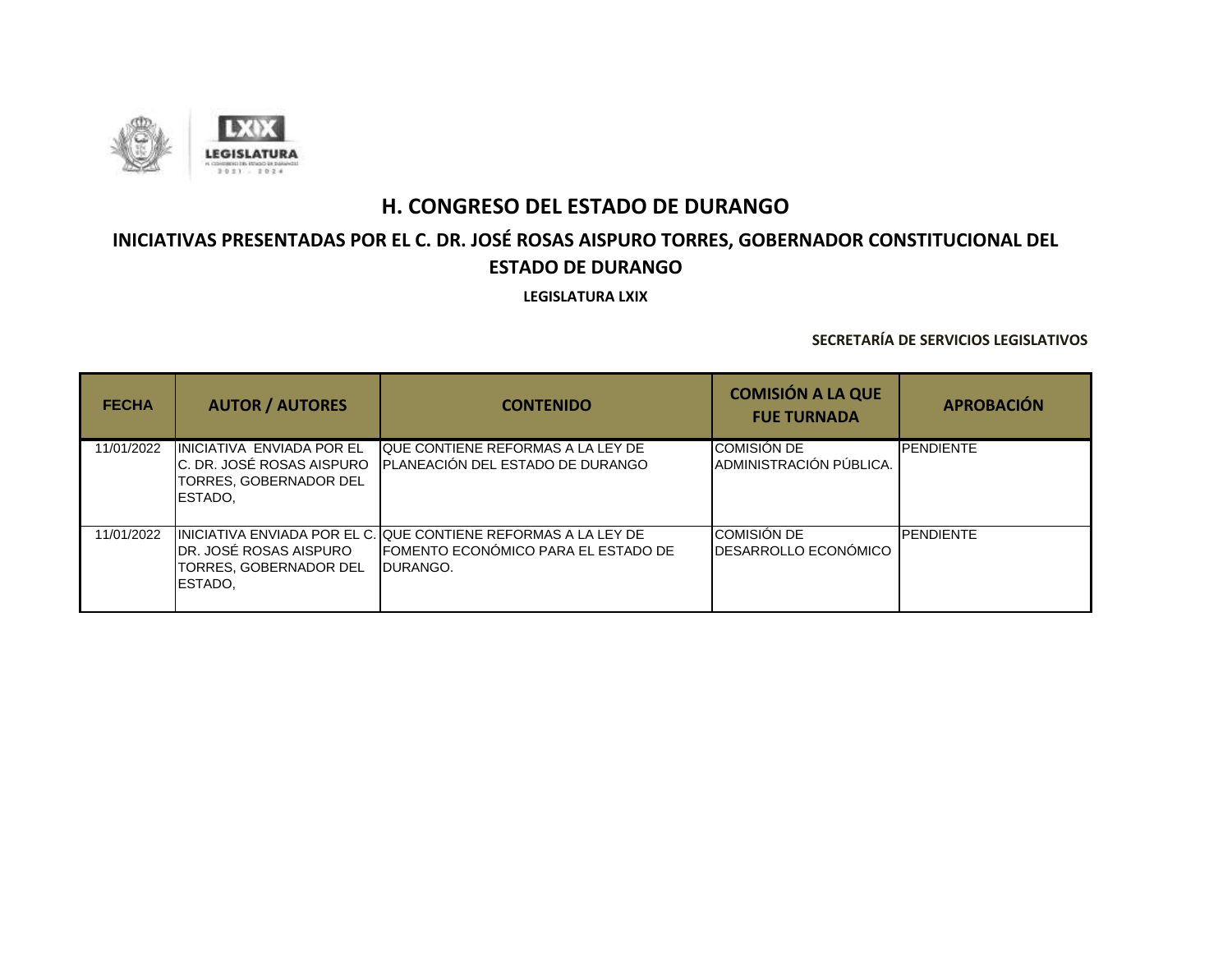

## **INICIATIVAS PRESENTADAS POR EL C. DR. JOSÉ ROSAS AISPURO TORRES, GOBERNADOR CONSTITUCIONAL DEL ESTADO DE DURANGO**

**LEGISLATURA LXIX**

| <b>FECHA</b> | <b>AUTOR / AUTORES</b>                                                                       | <b>CONTENIDO</b>                                                                                                                                                                                                                                                                                                                                                                                                                                                                                                                                                                                                                                                           | <b>COMISIÓN A LA QUE</b><br><b>FUE TURNADA</b> | <b>APROBACIÓN</b>                          |
|--------------|----------------------------------------------------------------------------------------------|----------------------------------------------------------------------------------------------------------------------------------------------------------------------------------------------------------------------------------------------------------------------------------------------------------------------------------------------------------------------------------------------------------------------------------------------------------------------------------------------------------------------------------------------------------------------------------------------------------------------------------------------------------------------------|------------------------------------------------|--------------------------------------------|
|              | 01/03/2022 INICIATIVA ENVIADA POR EL<br>TORRES, GOBERNADOR DEL<br><b>IESTADO DE DURANGO.</b> | IEN LA CUAL SOLICITA AUTORIZACIÓN PARA<br>IC. DR. JOSÉ ROSAS AISPURO IENAJENAR A TÍTULO GRATUITO EL INMUEBLE<br><b>UBICADO EN EL BOULEVARD DE LAS ACACIAS</b><br>CALLE NARDOS Y CALLE CEDRO DE LA COLONIA<br>PROFORMEX, DE LA CIUDAD DE SANTIAGO<br>PAPASQUIARO, DGO. CONSISTENTE EN UNA<br>SUPERFICIE DE 956 M2, ASÍ MISMO LA DONACIÓN<br>DE OTRO INMUEBLE UBICADO EN CALLE<br>JACARANDAS DE LA CIUDAD DE DURANGO, CON<br>UNA SUPERFICIE DE 1059.80 M2 IDENTIFICADOS<br>COMO LOTES 35, 36, 37, 38 Y 39 AMBOS A FAVOR<br>DE LA UNIÓN DE EJIDOS Y COMUNIDADES DE<br>PRODUCCIÓN FORESTAL Y AGROPECUARIA DEL<br>NOROESTE DEL ESTADO DE DURANGO.<br>"GENERAL EMILIANO ZAPATA". | HACIENDA, PRESUPUESTO<br>Y CUENTA PÚBLICA      | 15 DE MARZO DE 2022,<br><b>DECRETO 115</b> |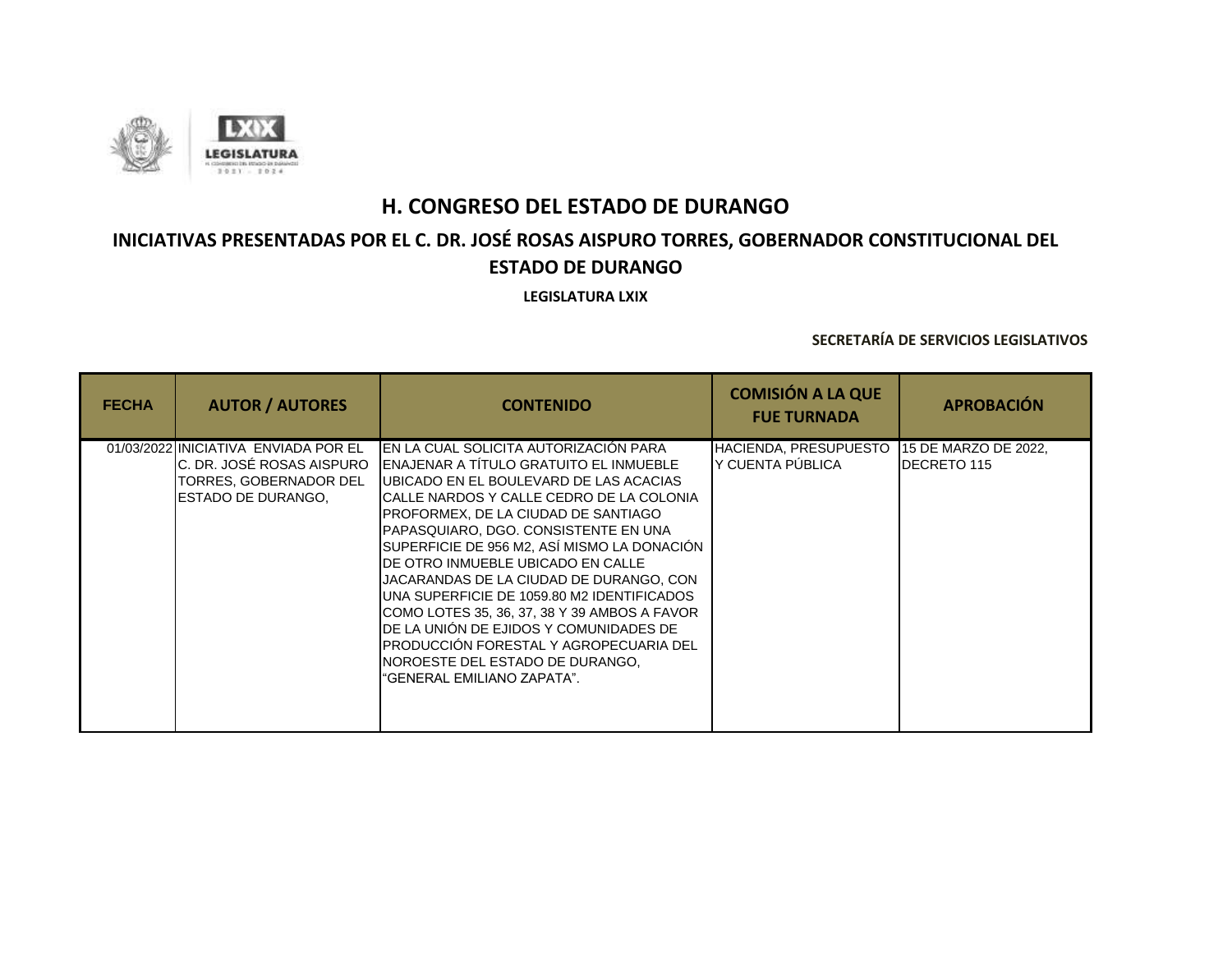

# **INICIATIVAS PRESENTADAS POR EL C. DR. JOSÉ ROSAS AISPURO TORRES, GOBERNADOR CONSTITUCIONAL DEL ESTADO DE DURANGO**

**LEGISLATURA LXIX**

| <b>FECHA</b> | <b>AUTOR / AUTORES</b>                                                                                                          | <b>CONTENIDO</b>                                                                                                                                                                                                                                                                                                                                                                                                                                                                                                                                  | <b>COMISIÓN A LA QUE</b><br><b>FUE TURNADA</b>                                                                                                                            | <b>APROBACIÓN</b>                            |
|--------------|---------------------------------------------------------------------------------------------------------------------------------|---------------------------------------------------------------------------------------------------------------------------------------------------------------------------------------------------------------------------------------------------------------------------------------------------------------------------------------------------------------------------------------------------------------------------------------------------------------------------------------------------------------------------------------------------|---------------------------------------------------------------------------------------------------------------------------------------------------------------------------|----------------------------------------------|
|              | 01/03/2022 OFICIO S/N. PRESENTADO<br>POR EL C. DR. JOSÉ ROSAS<br>AISPURO TORRES,<br><b>GOBERNADOR DEL ESTADO</b><br>DE DURANGO. | MEDIANTE EL CUAL ANEXA LA CUENTA PÚBLICA<br><b>IDEL EJERCICIO FISCAL 2021.</b>                                                                                                                                                                                                                                                                                                                                                                                                                                                                    | PROCÉDASE EN LOS<br>TÉRMINOS DE LOS<br>ARTÍCULOS 172 DE LA<br>CONSTITUCIÓN POLÍTICA<br>DEL ESTADO Y EL<br>ARTÍCULO 22 DE LA LEY DE<br><b>FISCALIZACIÓN DEL</b><br>ESTADO. |                                              |
| 09/03/2022   | DR. JOSÉ ROSAS AISPURO<br><b>TORRES GOBERNADOR DEL</b><br><b>ESTADO</b>                                                         | IINICIATIVA ENVIADA POR EL C. IEN LA CUAL SOLICITA SE DECLARE LA<br>DESINCORPORACIÓN DEL RÉGIMEN DE BIENES<br>DE DOMINIO PÚBLICO Y AUTORIZACIÓN PARA<br>QUE EL GOBIERNO DEL ESTADO DE DURANGO<br><b>ENAJENE A TÍTULO GRATUITO UNA SUPERFICIE</b><br>DE 1,300.81 METROS, DEL TERRENO UBICADO EN<br>EL LOTE NÚMERO 1 MANZANA NÚMERO 64<br>UBICADO EN CALLE OYAMEL Y GLADIOLAS DE LA<br>COLONIA PROFORMEX, EN LA CIUDAD DE<br>SANTIAGO PAPASQUIARO, DGO., A FAVOR DE LA<br>IGLESIA APOSTÓLICA DE LA FE EN CRISTO JESÚS<br>DISTRITO DE DURANGO, A. R. | HACIENDA, PRESUPUESTO<br>Y CUENTA PÚBLICA                                                                                                                                 | 29 DE MARZO DE 2022<br>(SEGUNDA) DECRETO 121 |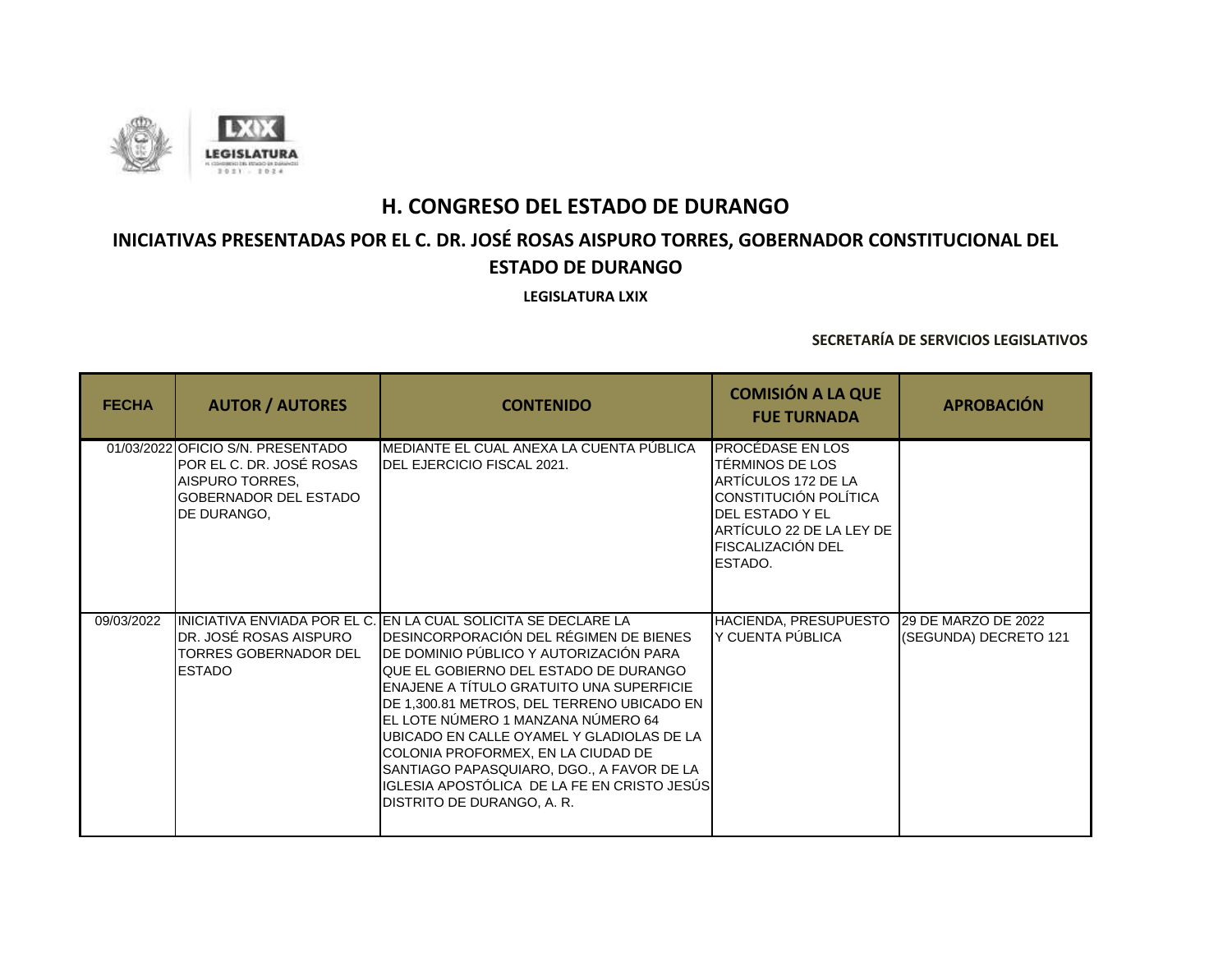

# **INICIATIVAS PRESENTADAS POR EL C. DR. JOSÉ ROSAS AISPURO TORRES, GOBERNADOR CONSTITUCIONAL DEL ESTADO DE DURANGO**

**LEGISLATURA LXIX**

| <b>FECHA</b> | <b>AUTOR / AUTORES</b>                                                                       | <b>CONTENIDO</b>                                                                                                                                                                                                                                                                                                                             | <b>COMISIÓN A LA QUE</b><br><b>FUE TURNADA</b>   | <b>APROBACIÓN</b>                                  |
|--------------|----------------------------------------------------------------------------------------------|----------------------------------------------------------------------------------------------------------------------------------------------------------------------------------------------------------------------------------------------------------------------------------------------------------------------------------------------|--------------------------------------------------|----------------------------------------------------|
| 09/03/2022   | DR. JOSÉ ROSAS AISPURO<br>TORRES, GOBERNADOR DEL<br><b>IESTADO</b>                           | IINICIATIVA ENVIADA POR EL C. QUE CONTIENE REFORMA A LA LEY DE<br>EDUCACIÓN DEL ESTADO DE DURANGO.                                                                                                                                                                                                                                           | EDUCACIÓN PÚBLICA                                | DE MAYO<br>DE<br>2022.<br>31<br><b>DECRETO 149</b> |
| 15/03/2022   | IINICIATIVA ENVIADA POR EL<br>C. DR. JOSÉ ROSAS AISPURO<br>TORRES, GOBERNADOR DEL<br>ESTADO. | IEN LA CUAL SOLICITA AUTORIZACIÓN PARA QUE<br>IEL SISTEMA PARA EL DESARROLLO INTEGRAL DE<br>LA FAMILIA DEL ESTADO DE DURANGO (DIF)<br>ENAJENA A TÍTULO GRATUITO UNA SUPERFICIE<br>DE 1,410.68 M2, UBICADA EN EL BOULEVARD JOSÉ<br>MARÍA PATONI S/N DE LA CIUDAD DE DURANGO.<br>DGO., A FAVOR DE LA CRUZ ROJA MEXICANA<br>DELEGACIÓN DURANGO. | <b>HACIENDA, PRESUPUESTO</b><br>Y CUENTA PÚBLICA | 29 DE MARZO DE 2022<br>(SEGUNDA) DECRETO 120       |
|              | DR. JOSÉ ROSAS AISPURO<br>TORRES, GOBERNADOR DEL<br><b>ESTADO</b>                            | 29/03/2022 INICIATIVA ENVIADA POR EL C. QUE CONTIENE NUEVA LEY DEL INSTITUTO DE<br>ATENCIÓN Y PROTECCIÓN AL MIGRANTE Y SU<br>IFAMILIA DEL ESTADO DE DURANGO.                                                                                                                                                                                 | ATENCIÓN A MIGRANTES                             | <b>PENDIENTE</b>                                   |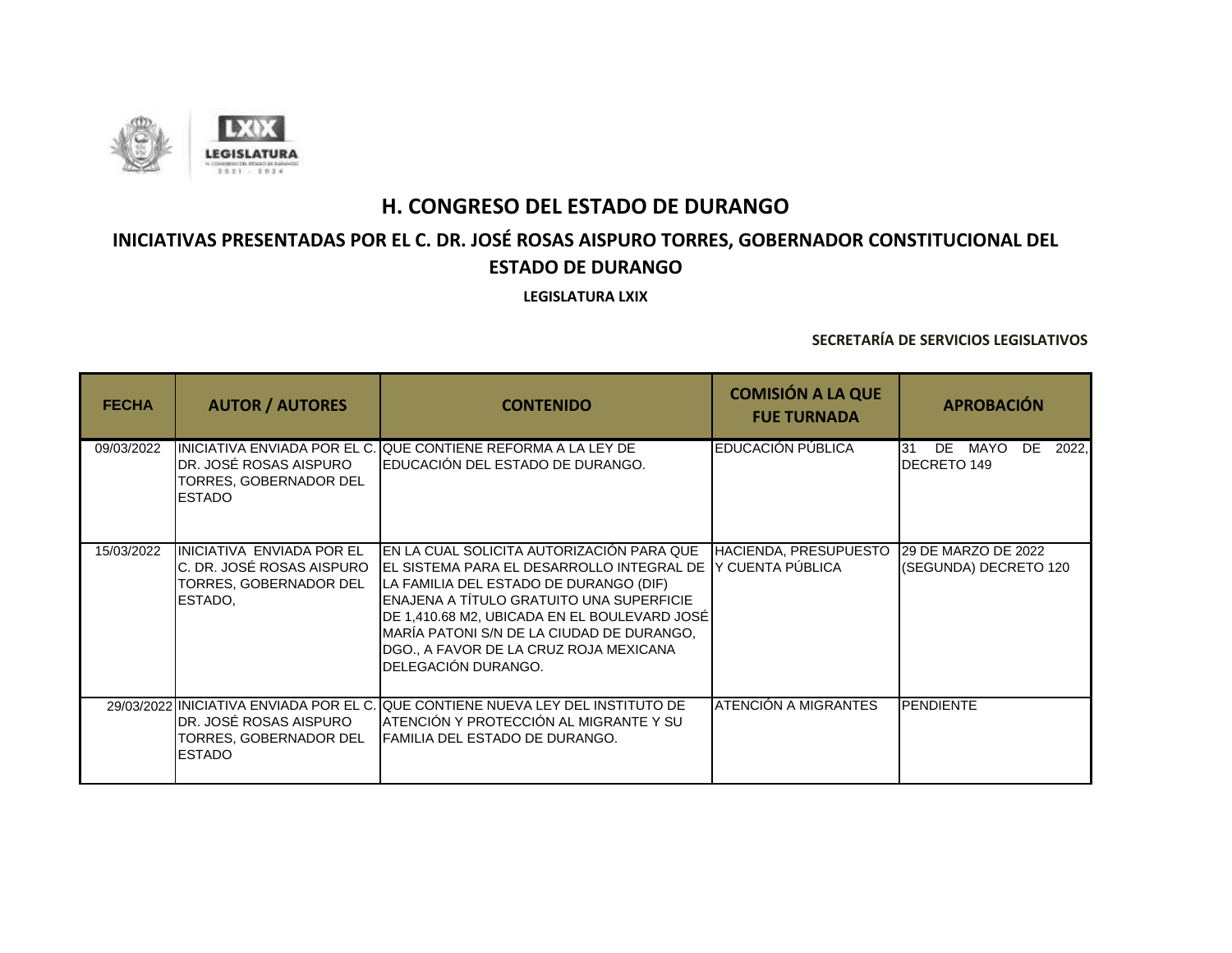

# **INICIATIVAS PRESENTADAS POR EL C. DR. JOSÉ ROSAS AISPURO TORRES, GOBERNADOR CONSTITUCIONAL DEL ESTADO DE DURANGO**

**LEGISLATURA LXIX**

| <b>FECHA</b> | <b>AUTOR / AUTORES</b>                                              | <b>CONTENIDO</b>                                                                                                                                                                                                                                                                                                                                                                                                                                                                                                                                                                                                                                                                                                    | <b>COMISIÓN A LA QUE</b><br><b>FUE TURNADA</b>       | <b>APROBACIÓN</b>                               |
|--------------|---------------------------------------------------------------------|---------------------------------------------------------------------------------------------------------------------------------------------------------------------------------------------------------------------------------------------------------------------------------------------------------------------------------------------------------------------------------------------------------------------------------------------------------------------------------------------------------------------------------------------------------------------------------------------------------------------------------------------------------------------------------------------------------------------|------------------------------------------------------|-------------------------------------------------|
|              | IDR. JOSÉ ROSAS AISPURO<br>TORRES, GOBERNADOR DEL<br><b>IESTADO</b> | 25/05/2022 IINICIATIVA ENVIADA POR EL C. IEN LA CUAL SOLICITA AUTORIZACIÓN PARA<br><b>IENAJENAR A TÍTULO GRATUITO LOS SIGUIENTES</b><br><b>IINMUEBLES EL PRIMERO CUENTA CON UNA</b><br>SUPERFICIE DE 1-12.00 HAS., Y FORMA PARTE DE<br>LOS LOTES NÚMERO 40 Y 52 LETRA A DE LA ZONA<br>INÚMERO 2, EL SEGUNDO CUENTA CON UNA<br>SUPERFICIE DE 1-88-00 HAS., Y FORMA PARTE DE<br>LOS LOTES 41 Y 52 LETRA A DE LA ZONA NÚMERO<br>I2 AMBOS CORRESPONDEN AL<br>IFRACCIONAMIENTO EX HACIENDA DE SAN PEDRO<br>TAPONA DENTRO DE LA CIUDAD DE GUADALUPE<br>VICTORIA, DGO., A FAVOR DE LA SECRETARÍA DE<br>LA DEFENSA NACIONAL, PARA QUE EN ESA<br><b>SUPERFICIE CONSTRUYA LAS INSTALACIONES</b><br>IPARA LA GUARDIA NACIONAL. | HACIENDA, PRESUPUESTO 131<br><b>Y CUENTA PÚBLICA</b> | DE<br>MAYO<br>2022,<br>DE<br><b>DECRETO 146</b> |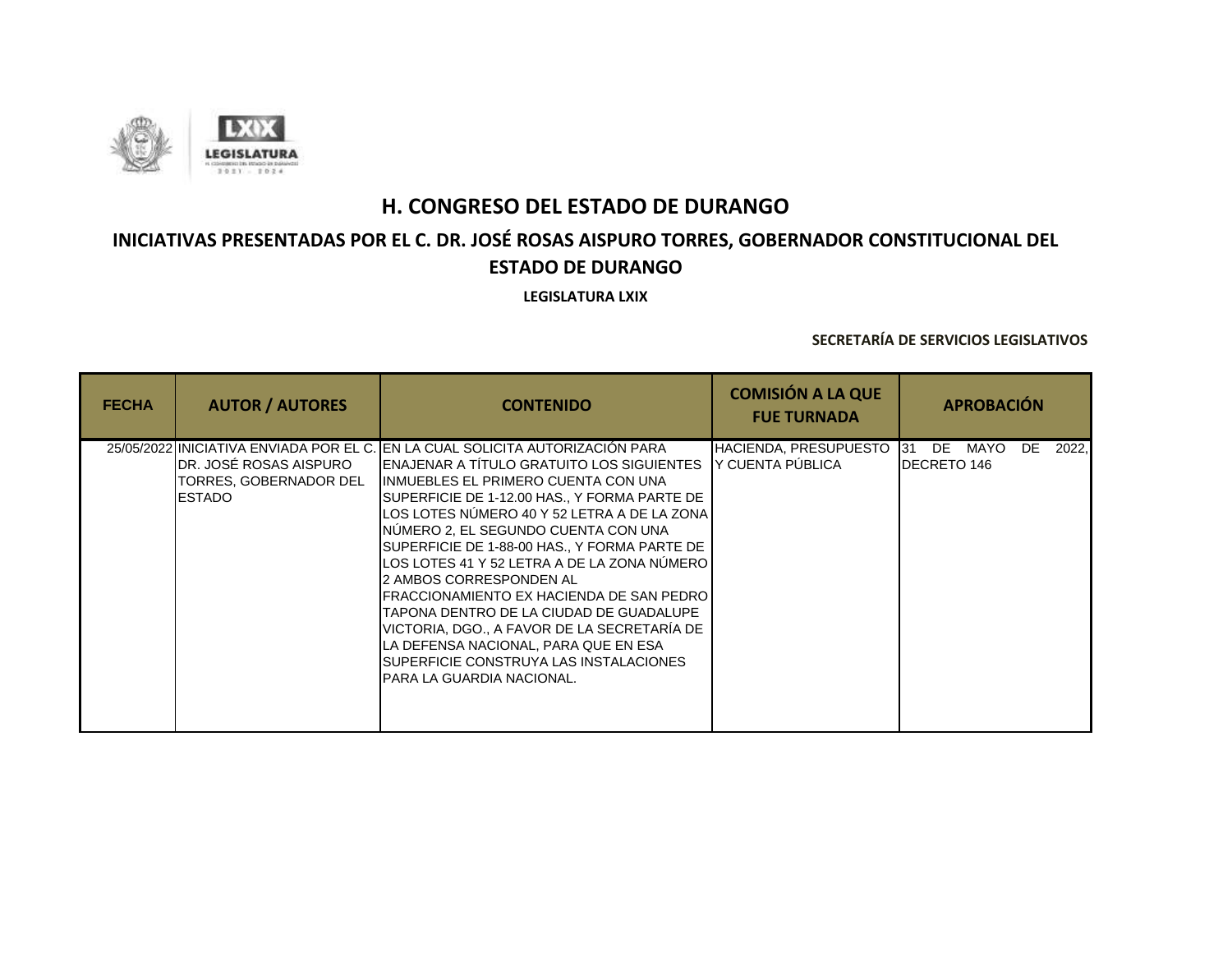

## **INICIATIVAS PRESENTADAS POR EL C. DR. JOSÉ ROSAS AISPURO TORRES, GOBERNADOR CONSTITUCIONAL DEL ESTADO DE DURANGO**

**LEGISLATURA LXIX**

| <b>FECHA</b> | <b>AUTOR / AUTORES</b>                                                                                                    | <b>CONTENIDO</b>                                                                                                                                                                                                                                                                                                                                                                                                             | <b>COMISIÓN A LA QUE</b><br><b>FUE TURNADA</b>                                                    | <b>APROBACIÓN</b>                           |
|--------------|---------------------------------------------------------------------------------------------------------------------------|------------------------------------------------------------------------------------------------------------------------------------------------------------------------------------------------------------------------------------------------------------------------------------------------------------------------------------------------------------------------------------------------------------------------------|---------------------------------------------------------------------------------------------------|---------------------------------------------|
|              | DR. JOSÉ ROSAS AISPURO<br>TORRES, GOBERNADOR DEL<br><b>ESTADO</b>                                                         | 25/05/2022 INICIATIVA ENVIADA POR EL C. IEN LA CUAL SOLICITA AUTORIZACIÓN PARA QUE<br>EL GOBIERNO DEL ESTADO DE DURANGO.<br>ENAJENE A TÍTULO GRATUITO, UNA SUPERFICIE<br>TOTAL DE 1-50-00 (UNA HECTÁREA Y 50 ÁREAS)<br>UBICADAS EN EL MUNICIPIO DE VICENTE<br>GUERRERO, DGO., A FAVOR DE LA SECRETARÍA<br>DE LA DEFENSA NACIONAL, PARA QUE EN ESA<br>SUPERFICIE SE CONSTRUYAN LAS<br>INSTALACIONES PARA LA GUARDIA NACIONAL. | HACIENDA, PRESUPUESTO<br>Y CUENTA PÚBLCA                                                          | DE MAYO<br>DE<br>2022,<br>31<br>DECRETO 145 |
|              | 21/06/2022 INICIATIVA ENVIADA POR EL<br>IC. DR. JOSÉ ROSAS AISPURO<br>TORRES, GOBERNADOR DEL<br><b>ESTADO DE DURANGO.</b> | QUE CONTIENE REFORMAS A LA LEY DE LOS<br>DERECHOS DE NIÑAS, NIÑOS Y ADOLESCENTES<br>DEL ESTADO DE DURANGO; CÓDIGO CIVIL DEL<br>ESTADO DE DURANGO, LEY DE SALUD DEL<br>ESTADO DE DURANGO, CÓDIGO PENAL DEL<br>ESTADO LIBRE Y SOBERANO DE DURANGO, LEY<br>ORGÁNICA DE LA ADMINISTRACIÓN PÚBLICA DEL<br>ESTADO DE DURANGO Y LEY DE SERVICIOS PARA<br>EL DESARROLLO INTEGRAL INFANTIL DEL<br>ESTADO DE DURANGO.                  | ASUNTOS DE LA FAMILIA Y<br>MENORES DE EDAD,<br>JUSTICIA, SALUD PÚBLICA<br>Y ADMINITRACIÓN PUBLICA | <b>PENDIENTE</b>                            |